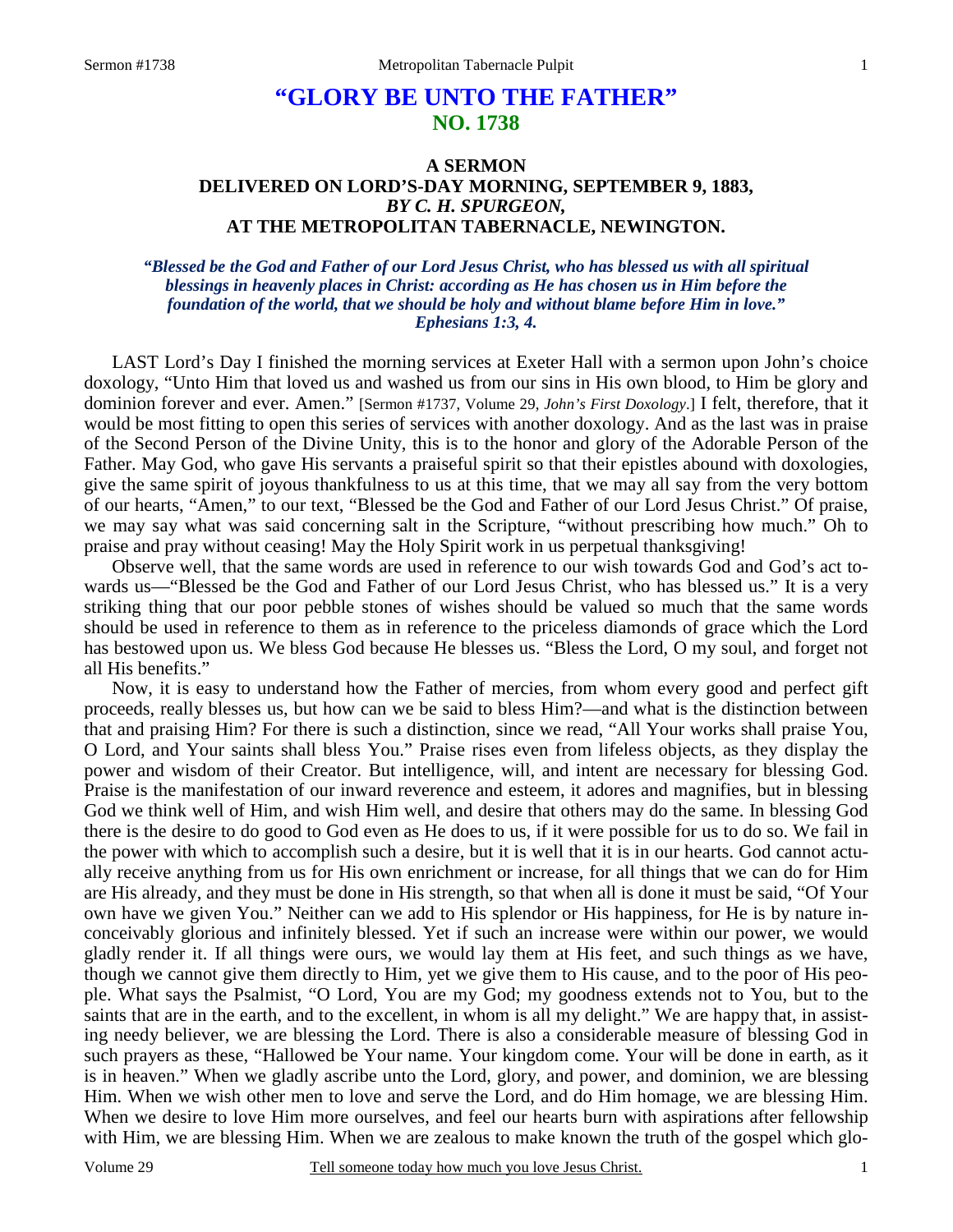rifies God, and to make known His Son in whom especially He is revealed, we are blessing God. In sacred silence, when the heart cannot translate her emotions into words, and hardly into thoughts, we can bless the Lord. In rendering unto God such things as we can render, and in always asking the still larger question, "What shall I render unto the Lord for all His benefits toward me," we are blessing Him. If we cheerfully await His bidding, and count it a delight to stand with girded loins, crying, "What would You have me to do? Have You an errand for these willing feet? Here I am; send me," then we are in effect, blessing our Lord. Can you sing from your soul—

> *"There's not a lamb among Your flock I would refuse to feed! There's not a foe before whose face I'd fear Your cause to plead"?*

Then are you in that state of heart in which all that is within you blesses God's holy name. Blessed be God. We would make Him better known, and so increase His manifest glory, wishing all the while that we could do a thousand times more. May our hearts be at this time filled with high ideas of the goodness and greatness of the Lord, and so may our souls be ready to burst forth in praise, eager for service, and bowed in reverent adoration. "Bless the Lord, O house of Israel: bless the Lord, O house of Aaron: bless the Lord, O house of Levi: you that fear the Lord bless the Lord. Blessed be the Lord out of Zion which dwells at Jerusalem. Praise the Lord." May we be stirred up to bless the Lord by the teaching of our text.

**I.** Here we have, first of all, GOD THE FATHER VIEWED ARIGHT. "Blessed be the God and Father of our Lord Jesus Christ." When the divine Father is viewed aright, *He becomes the object of our gratitude,* not of our dread. Instead of trembling before Him as before an austere judge, we rejoice in Him as a tender Father. He is no more to us the Thunderer of Sinai, but the Father of our spirits. Among the ignorant it is too much the custom to ascribe every mercy to the Lord Jesus Christ and to think that He is all kindness and gentleness, while the Father is full of stern justice and severity, but it is not so. God is love and that love dwells equally in each of the sacred Three. Our Lord Jesus Christ comes to us by reason of the love of the Father, "thanks be unto God for His unspeakable Gift." "God so loved the world that He gave His only-begotten Son." In every act of the Lord Jesus, He reveals the tenderness and grace of the Father to us. He says, "He that has seen Me has seen the Father," and "I say not that I will pray the Father for you, for the Father Himself loves you." "Behold what manner of love the Father has bestowed upon us." The love of the Father is in all respects equal to the love of the Son. We must never for a single moment, set one person of the Holy Trinity before another in our minds. We must believe in "the love of the Spirit," and speak of "our Lord Jesus Christ Himself and God, even our Father which has loved us." Let us never fall into the mistaken idea that the atoning sacrifice of Christ was intended to make an angry God willing to be merciful. Far otherwise is it, Jesus dies not to create mercy in God's heart, but to open a way for the exercise of the mercy which was there from all eternity. To our apprehension, God may seem changed when we realize the great reconciliation, but in very deed He was always full of grace. God's love went forth towards His chosen before the Savior died, and because He loved them, therefore He gave His Son to die for them. Let us see in this death of our Redeemer, not the cause, but the result of God's love. And let us magnify the Father who spared not His own Son, but freely delivered Him up for us all. "Herein is love, not that we loved God, but that He loved us, and sent His Son to be the propitiation for our sins." Is not the Father, from this point of view, the object of our love, and praise, and blessing? "Blessed be the God and Father of our Lord Jesus Christ." Let us cast out the fear which has torment, let us no longer stand afar off, but draw near unto God with childlike confidence and hearts aglow with ardent love. May the Lord direct our hearts into the love of God.

 Next, if we would view the Father aright we must regard Him *as the God of our Lord Jesus Christ*. This is a wonderful title. We often sing—

## *"The God of Abraham praise,"*

and truly it is blessed to view God as the God of Abraham, but how much more as the God of our Lord Jesus Christ! Jesus, after His resurrection, called Him, "My Father, and your Father: my God, and your God." And when He was in the act of expiring, He cried, "My God, My God, why have You forsaken Me?" To our Lord Jesus as man, the Father was God, and He worshipped Him and served Him. How frequently Jesus drew near to God in prayer! How constantly He rendered obedience to Him! Our Lord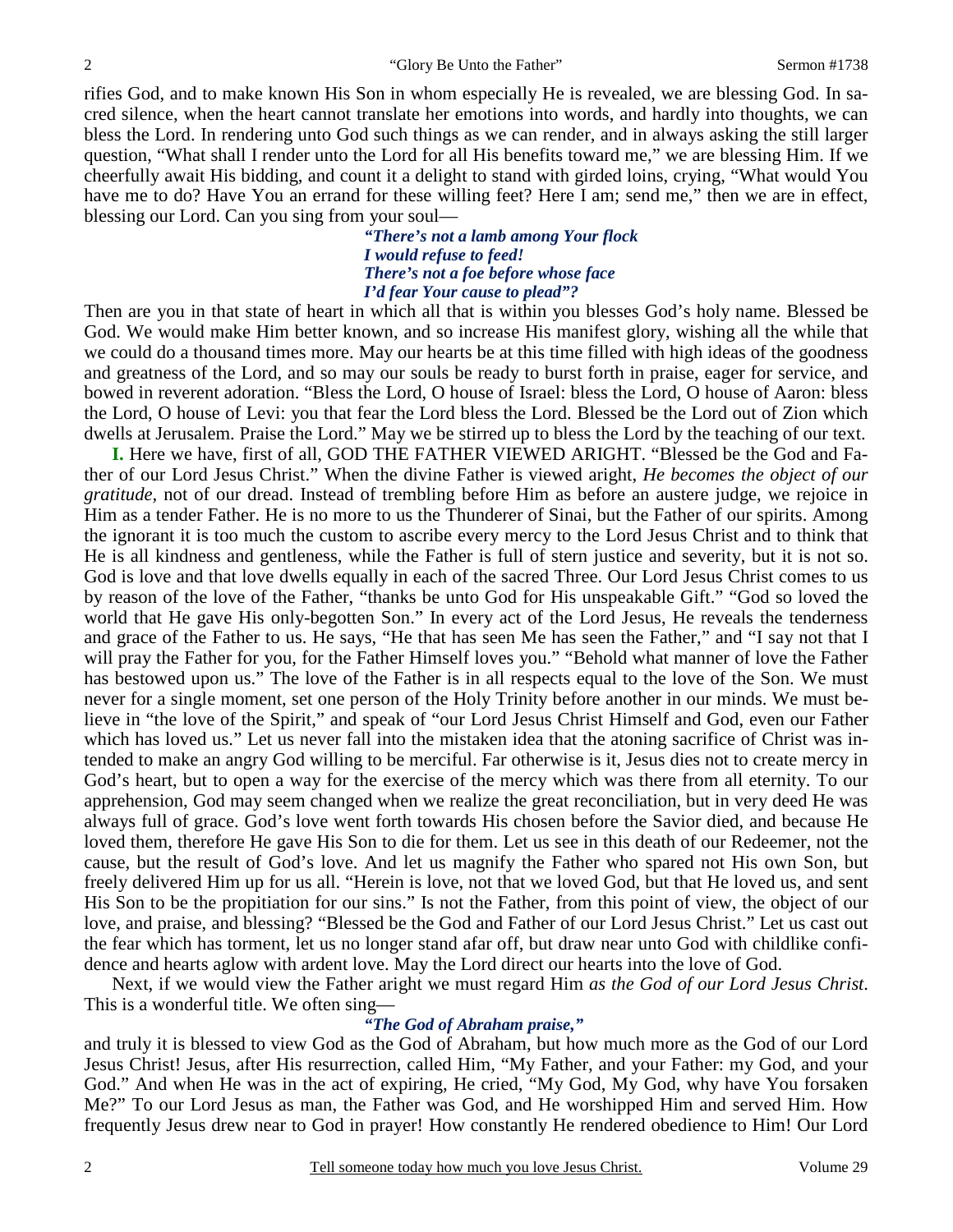also says of Himself in the twenty-second Psalm—"I will declare Your name unto My brethren: in the midst of the congregation will I praise You." Thus did our Mediator bow before the throne, and admit to the truth then present, "My Father is greater than I." I delight to think that God is now dealing with His people as the God of our Lord Jesus Christ, for what blessings are there which God would not give to the Son of the Highest, that holy thing that was born of Mary? How greatly must God bless Him, the perfect man Christ Jesus, of whom it is written in the psalm: "You love righteousness and hate wickedness: therefore God, Your God, has anointed You with the oil of gladness above Your fellows." God, I say, is dealing with His own chosen as He deals with the perfectly obedient One. By the obedience of one, many are made righteous, and treated as such, and we among the many are accepted in the Beloved. It is the God of Jesus Christ who has blessed us with all spiritual blessings in heavenly places, and to Him Paul prayed for the Ephesians, "That the God of our Lord Jesus Christ, the Father of glory, may give unto you the spirit of wisdom and revelation in the knowledge of Him." You remember how the tribes of Israel were blessed by the God of Jacob for their father's sake, even so are we blessed by the God of Our Lord Jesus Christ according to the measure in which He would bless His spotless Son Jesus. Think then of the infinite Jehovah as the God of our Lord Jesus, and therefore the God of His redeemed people.

 The text title is *"The Father of our Lord Jesus Christ,"* which may respect the double relationship of Christ. First, as to His Godhead, there is that mysterious sonship which we cannot understand, but which is nevertheless clearly revealed. He is the Father of our Lord Jesus Christ as Jesus is God. And then there is that second sonship which belongs to Christ as man, in which again He is said to be the Son of God. "God sent forth His Son, made of a woman." The Father thrice said, "This is My beloved Son, in whom I am well pleased." The great work of expiation is over, and "now is the Son of God glorified," and the Father manifests His unbounded love to His Son. Let it then be a matter of great joy to us that the Father loves His people even as He loves His Son, and blesses us as He blesses Him. Even as Jacob blessed Ephraim and Manasseh because of his love to Joseph, even so the great Father lays His mighty hand in benediction upon all His chosen, and blesses the very least believer as He blesses His Son Jesus. He who has highly exalted His Son Jesus, to whom He stands in a double sense in the relation of a Father, has also prepared a throne in glory for all who are in Christ.

 "The Father of our Lord Jesus Christ!" How endearing and attractive is the name! If we can view the Father in that light, we shall be able to approach Him with firmer confidence, we shall rejoice in Him with greater joy. Note that the text contains a possessive pronoun, it says, not "The God and Father of the Lord Jesus Christ," but "of *our* Lord Jesus Christ," who is ours in this particular sense, that He is our federal Head. Just as the first Adam headed up the race, and we stood or fell in him, even so the second Adam headed up and comprehended within Himself all the chosen, and we who can claim that Christ is ours, are for that reason able to claim all that belongs to Christ, for our heavenly Bridegroom endows us with all His possessions. "It pleased the Father that in Him should all fullness dwell; and of His fullness have we all received, and grace for grace." Jesus says, "All things that the Father has are Mine," and the Spirit says, "All things are Yours," and therefore we may rejoice with joy unspeakable and full of glory. Believers, are you not one with Christ? Then Christ's God is your God, Christ's Father is your Father. "You are members of His body, of His flesh, and of His bones." For this cause did He leave His Father and cleave unto the church, that He might be one flesh with her. All believers are heirs of God, jointheirs with Jesus Christ.

 This is the true view of the Father, He is our Father, our God, our Savior's Father, our Savior's God. Let us delight ourselves in Him and magnify and bless His name.

**II.** We come, secondly, to notice THE BLESSING WHICH COMES FROM THE FATHER AS VIEWED BY FAITH. "Blessed be the God and Father of our Lord Jesus Christ, who has blessed us with all spiritual blessings in heavenly places in Christ." *The blessing of God the Father has fallen from all eternity upon all who are in Christ,* and that in the most copious manner, for the one blessing includes "all spiritual blessings." This is a very pleasant thing to me, because there can be no blessing like that of God. "I know," said one of old, "whom He blesses is blessed." Satan may curse you; you may already be suffering the curse of the Fall; but, if God blesses you, what of all that? Let but the Lord say, "I have blessed Him," and who can stop it, or who can reverse it? The blessing of God makes you rich,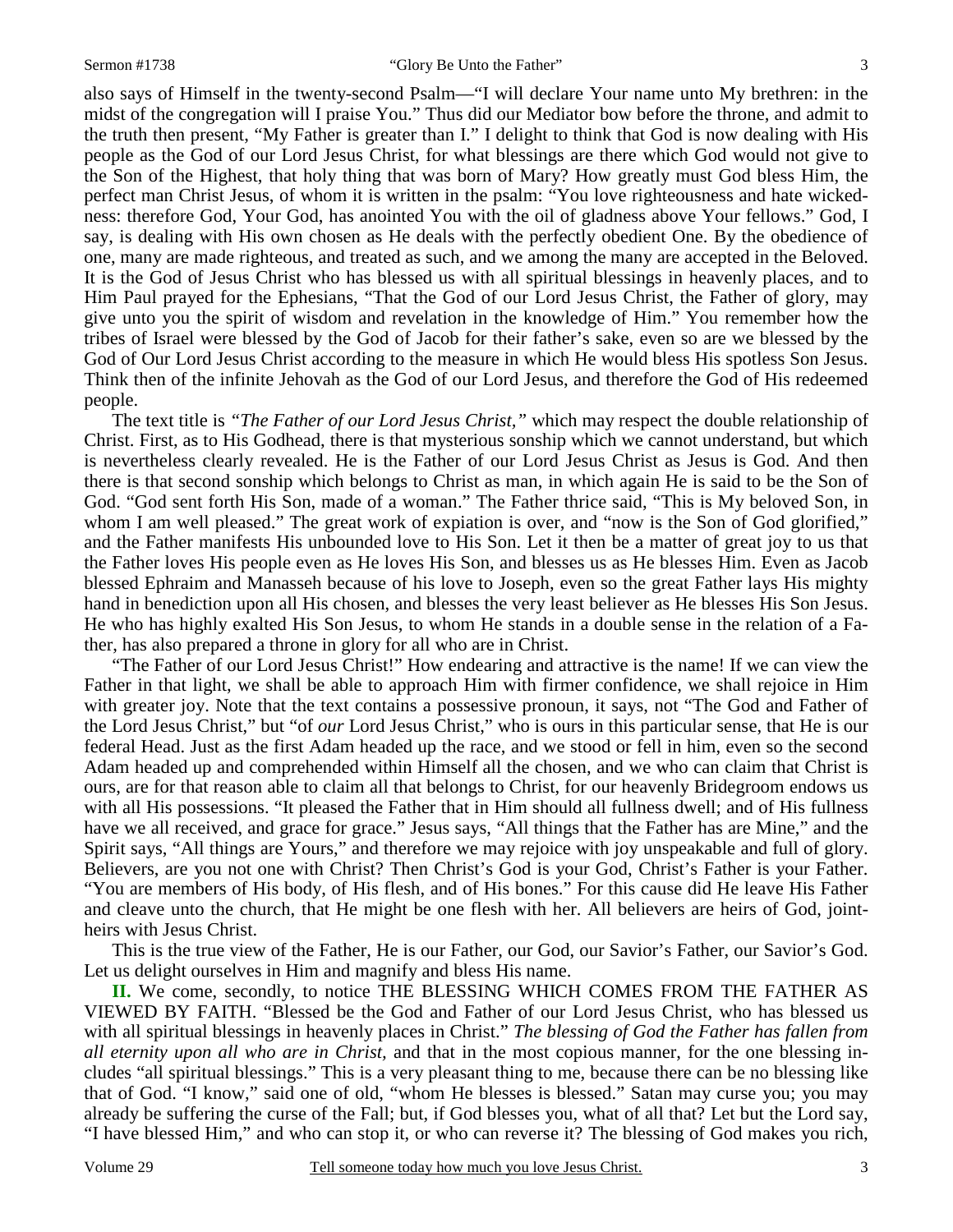safe, happy. When He commands the blessing, it is life forevermore. Why, it means an infinite blessing, the blessing of one omnipotent to fulfill His word, omniscient to carry it out in every place, immutable, so that it never can be reversed, eternal, so that it shall stand forever and ever. The blessing of God! What must it be? As is God, such is His blessing. Who that dives deepest into it, can fully comprehend all its meaning? The blessing of God the Father is a true and real blessing; He speaks not a lie or a vanity. Has He said, and shall He not do it? Has He commanded, and shall it not stand fast? The blessing of God! How sure, how effectual! Oh, to receive it! He that has it, though he is in poverty, he is rich, though he is in sorrow, he is consoled, though in shame, he has honor, though he lie dying, he shall revive, though he were dead, yet shall he live. Such a blessing as this is enough to turn a dungeon into a paradise, a hell into heaven, and if it falls upon the most desponding and despairing, it must make their hearts dance for joy.

 I have already told you *this is the blessing of the God and Father of our Lord Jesus Christ,* and I would remind you that it was the custom of fathers to give blessings to their sons. All through the Old Testament we find patriarchs, when about to die, calling their children together, and pronouncing a blessing upon them. I should have liked to have received the blessing of Abraham, or Isaac, or Jacob, but what must be the blessing of the Father of our Lord Jesus Christ as He lays His hand upon each one of our poor unworthy heads and says, "Surely, blessing I will bless you"? Jacob could not bless the beloved Joseph after the fashion in which the Lord blesses His beloved Son and those who are in Him.

 You could not desire a greater blessing than you have at this day, for the text says, "He has blessed us with all spiritual blessings in heavenly places in Christ." I would call your attention very particularly to the fact that it is here stated that *God has already given the blessing*. Strictly speaking, I suppose it should be read, "God blessed us with all spiritual blessings in Christ Jesus," and He continues still to do the same. Do you seek a blessing from God? He has pronounced it already upon you. Do you require anything? You have it; it is given to you in the covenant of grace. Like when the Lord blessed Abraham, He gave him the land of Canaan, and so has He given to you all covenant blessings. You have only to ask of the Lord, and He will give you to enjoy each blessing, according as it will be for your good. No good thing will the Lord withhold from you. All you now have to do is by prayer and faith, to grasp and enjoy the mercy, for He has said—"For this good thing will I be inquired of by the house of Israel to do it for them." "Alas!" says one, "I have some blessings, but need many more." This is your unbelief, for all spiritual blessings are pronounced upon you. Yours are the precious things of heaven, the dew and the deep, which couches beneath. The chief things of the ancient mountains and the precious things of the everlasting hills are yours, and no part of your inheritance shall be torn away from you. The eternal Father has pronounced a boundless blessing upon you as you are in Christ Jesus. He has spoken it and He will make it good. When therefore you are in need, bow the knee, and say, "My Father, You have given me this already in Christ, now therefore fulfill this word unto Your servant, whereon You have caused me to hope." When Jacob rose up from his father's bedside, he knew that Isaac's blessing was upon him, and even so the benediction of the Father is on every believer. Rise up, you heir of heaven, shake yourself from the dust, for the God and Father of our Lord Jesus Christ has blessed you out of the fullness of His heart, and you are blessed indeed. *The benediction is as comprehensive as your needs,* if you lack all things, behold, all things are here.

 Notice, *the apostle here dwells mainly upon all spiritual blessings*. Does he therefore exclude temporal mercies? No, brethren, the greater secures the lesser. Doubtless Paul thought the comforts of time and sense to be so secondary compared with spiritual blessings in heavenly places, that he thought it no wrong to omit them or consider them to be included while he lifted up his praise in this verse to the Father for His spiritual gifts, for He that gives us the gold of spiritual blessings will never deny us the silver of temporal blessings. He that gives us heaven will surely give us all that is necessary on the road there. Abraham gave gifts to his sons by Keturah and sent them away, but to Isaac he gave the inheritance which is described as "all that he had." Spirituals are the best gifts, the heritage given to the firstborn. Delight yourselves in spiritual things, for this will mark the distinction between you and the carnal man who has his portion in this life, whereas the believer's motto is, "The Lord is my portion." Look at the worldling. If his barns are full of corn and his presses bursting with new wine, then he is happy, for he cares not for spiritual things, and his soul's poverty does not trouble him. You and I are of another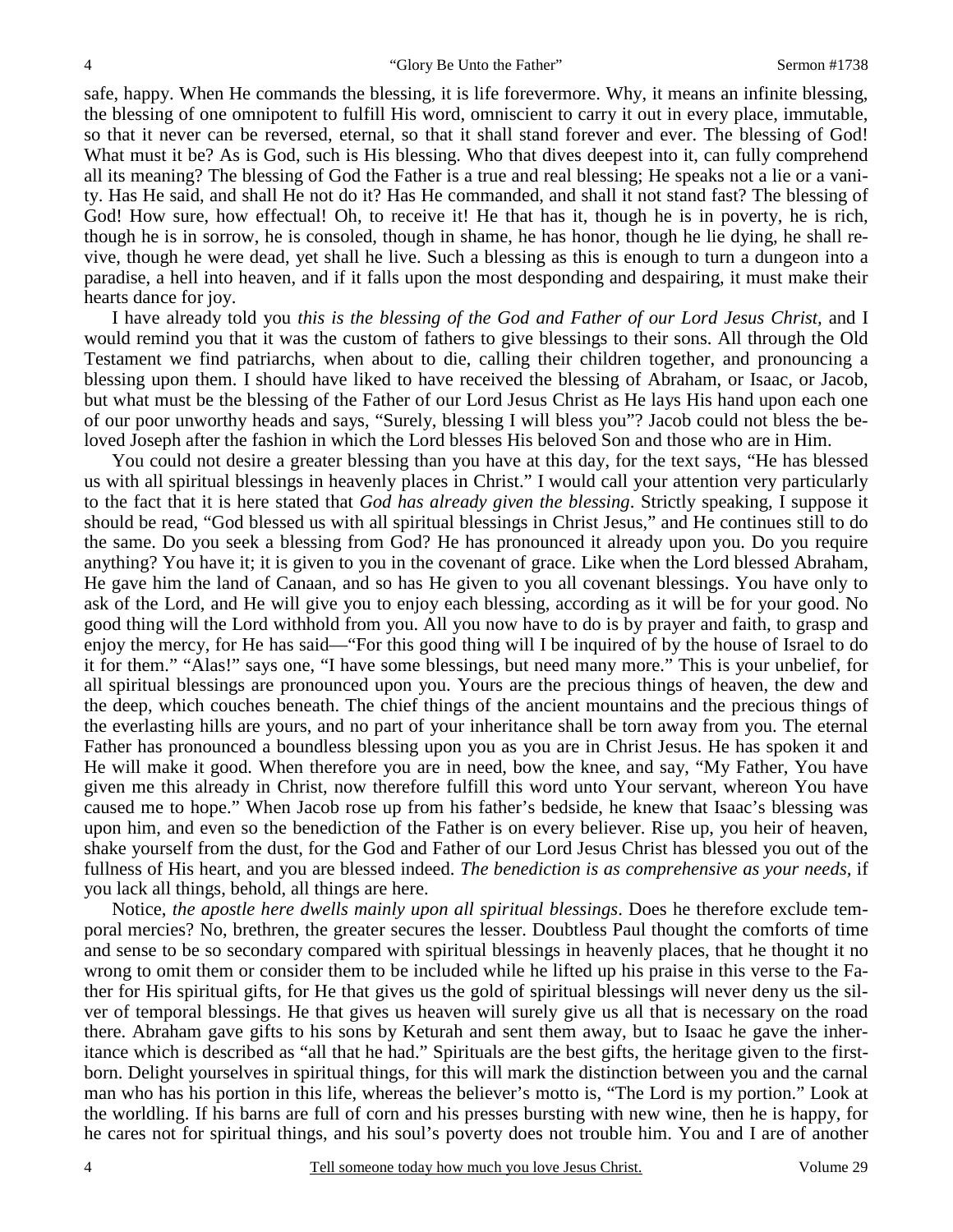quality, spirituals are our first demand, and without them we are undone. Our covetousness is for much of the Spirit's gifts and graces—much love, much faith, much holiness, much communion with the Father and the Son, and the temporals we can leave with our heavenly Father, who knows that we have need of all these things. We shall have enough spending money on the road to glory, for He who has guaranteed to bring us there will not starve us on the way. Spiritual blessings are such as concern our spirit, which is our nobler part. They have a fullness about them which can never dwell in the disappointing riches of earth, and they are of a substantial and enduring nature, which widely separates them from the shadows of mere carnal delight. Every mouth may eat of the bread of the body, but truly blessed are they that eat bread in the kingdom of God. Every dog as he runs may drink of the Nile, but to drink of the river of the water of life is another matter. Spiritual blessings are for spiritual men, for they only can appreciate or even perceive them; they are a prepared portion for a prepared people. They range from the first painful sense of sin up to the sinless perfection of eternal glory, and all these blessings are pronounced upon the head of each heir of salvation. Shall we not praise and magnify the Father for this? These are the good and perfect gifts which are from above, and come from the unchanging Father of lights, to Him be glory in the church throughout all ages forever and ever.

*These blessings are ours personally,* for He has blessed *us*. It is not upon the clouds that the blessing falls, but upon individuals. "He loved me and gave Himself for me." The Lord has said to His people, "You are the blessed of the Lord and your offspring with you." Personal appropriation is the main thing that we need; all else lies ready to our hand. Nothing more could be provided, nothing more needs to be desired. But we need faith to take to ourselves the heavenly provision, and for lack of it we go hungering in the midst of plenty. Brethren, there is no need for this. We do not do well to sit with the lepers at Samaria's gate when we have but to awaken ourselves and find abundant provision for ourselves and the entire King's household.

 Furthermore, note well that our heavenly Father has blessed us with all spiritual blessings *in heavenly places* in Christ. Spiritual blessings are heavenly things, they come from heaven, they lead to heaven, they are of a heavenly nature, and are such as are enjoyed in heaven itself. You may read the text either as heavenly *places* or heavenly *things*, and be equally correct. It is a wonderful thing that, even here on earth, the saints enjoy and experience heavenly blessings, for a new nature is a heavenly thing, and love, and joy in God, and rest, and safety, and acceptance in the Beloved are all heavenly things. If you read it "places," it is equally true that heaven and all its mansions are ours, and we have already taken possession of them in Christ Jesus, our representative and forerunner. When God made the covenant with Abraham, which gave him the land of Canaan, Abraham had not yet a foot of land that he could call his own, and when he died he only possessed a cave for burial. But yet, in truth, according to the decrees of heaven, the land of Canaan belonged to Abraham and his seed, for had not the Lord said, "Unto your seed have I given this land, from the river of Egypt unto the great river, the river Euphrates?" They had the title-deeds of it, though for a while the Canaanites held it as tenants upon lease. Now, all the spiritual blessings which belong to the heavenly estate at this moment are the property of the heirs of heaven, and God has said to each one of them, "Lift up your eyes, and look from the place where you are northward, and southward, and eastward, and westward: for all the land which you see, to you will I give it." The blessings laid up in reserve for those who love God are secured to them in the covenant made with Christ, and we wait only for the time when the Lord our God shall surely bring us into the purchased possession. All things necessary for the heavenly life are already secured to the people of God in Christ Jesus, in whom also they have obtained an inheritance. My brothers and sisters, does not this lift you up and make you feel yourself to be a different person? You thought you had only a little grace, but all spiritual and heavenly blessings are yours. You never dreamed that you could touch heaven so closely, but heaven has a wide sweep, and is to be found not only in glory above, but in grace below. For God has made us kings even now—we are already in the kingdom of heaven, and upon heavenly manna, we are fed at this day. Where Christ is, there is heaven, and He is in our hearts. The sun is above, but inasmuch as his light and heat are here, we say that we sit in the sun and bask in the sun. Even so, though the presence of Jesus is in glory, yet we enjoy on earth that sacred revelation of God which is the center and essence of heaven. Present grace is heaven begun in the soul. He that dwells in love dwells in God and God in him, what more can heaven be? Even now, "He has raised us up together, and made us sit to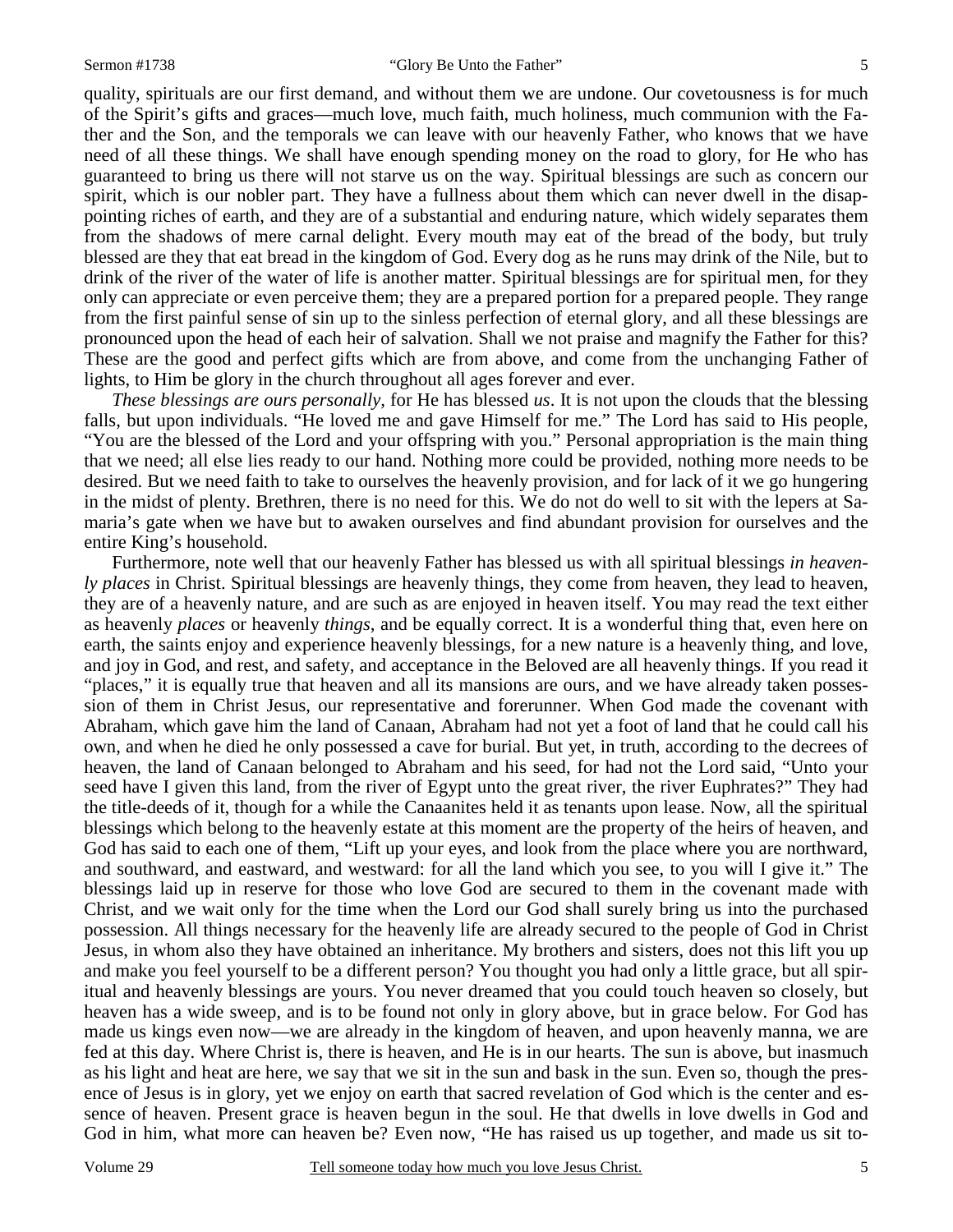gether in heavenly places in Christ Jesus." That which God has given to us is not bounded by the narrow horizon of this present visible world, but He has given to us all heavenly things most richly to enjoy. The boundless glories of eternity even now belong to us by virtue of the Father's benediction, which He has pronounced on us in Christ Jesus. Only here let me inquire whether you belong to the company upon whom the divine blessing rests. Are you seeking to be saved by your own works? Then you are not saved by grace through Christ Jesus. Are you without faith in Christ? Then the heavenly blessing does not belong to you. The inheritance is secured to a seed who are by faith the children of faithful Abraham, born not after the flesh but after the Spirit. Can you say, I do believe in Jesus Christ, and fix my trust upon the promises of a faithful God? Then take possession of the covenant provision and be glad in the Lord.

 We must not fail to note that the plenitude of spiritual and heavenly blessings *only comes to us in Christ.* It is not in ourselves that these gifts are vested; we hold them by virtue of our union with the Lord Jesus. He is that golden case in which the treasures of the covenant are enclosed and secured. He is our Trustee, holding the heritage for us and this is the form of our tenure—"joint-heirs with Christ." How precious then is our union with Him! Of what vital importance is it to be bound up in the bundle of life with Him! As without Him we can do nothing, so without Him we can possess nothing. In Him we have already received a thousand blessings in actual experience, and in Him there is laid up a boundless supply for future enjoyment.

 At the thought of this let our hearts sing hallelujahs. In the spirit of sonship let us reverence the Father of our spirits who is also the Father of mercies, and the God of all consolation. Blessed, forever blessed, be the Lord God of heaven and earth, for His unutterable goodness to His chosen in the person of His dear Son. Let us sing unto Him—

> *"O measureless might! Ineffable love! While angels delight To hymn You above, The humbler creation, Though feeble their lays, With true adoration Shall lisp to Your praise."*

**III.** Thirdly and briefly, let us observe THE FIRST OUTFLOW OF THESE HEAVENLY BLESS-INGS. The fountain of eternal love bursts forth in our election—"According as He has chosen us in Him before the foundation of the world." Consider these words one by one. The first is, *He has chosen*, God has a will and a choice in the matter of salvation. Some people do not like this doctrine, but they must have it whether they like it or not, or else they must reject the word of inspiration. Is man's will to be deified? Is the whole result of the scheme of salvation to depend upon the creature's choice? God forbid. The Father has made a choice of some men unto eternal life, these He has given to His Son Jesus, and all these the Lord Jesus has redeemed with His own blood, and pledged Himself to bring them to glory. Has He not said, "All that the Father gives Me shall come to Me?" God has made a choice, then, and you who are believers in Christ may rest assured that you are the objects of this choice. The Lord Himself gave you your faith, and brought you into living union with Jesus. Do you not bless Him for this? It seems to me that here is something for which to praise and bless the Father world without end.

 Carefully note that *election shapes everything*. The Father has blessed us with all spiritual blessings, "According as He has chosen us in Christ." All the grace of earth and the glory of heaven come to us in accordance with the eternal choice. There is not a single gift that comes from the blessed hand of the divine Redeemer but is stamped with the mark of God's electing love. We were chosen to each mercy, and each mercy was appointed for us. If we will not have the Father's election, we cannot have His blessing, for His gifts are plainly stated to be according to His choice. They come because of the choice, and they prove the choice, they should therefore remind us of our election, and call forth our sweetest songs. They should make us ask with David "Whence is this to me?" A man who is elect of God ought to sing the praises of God both day and night, for he is chosen to show forth the praises of Jehovah.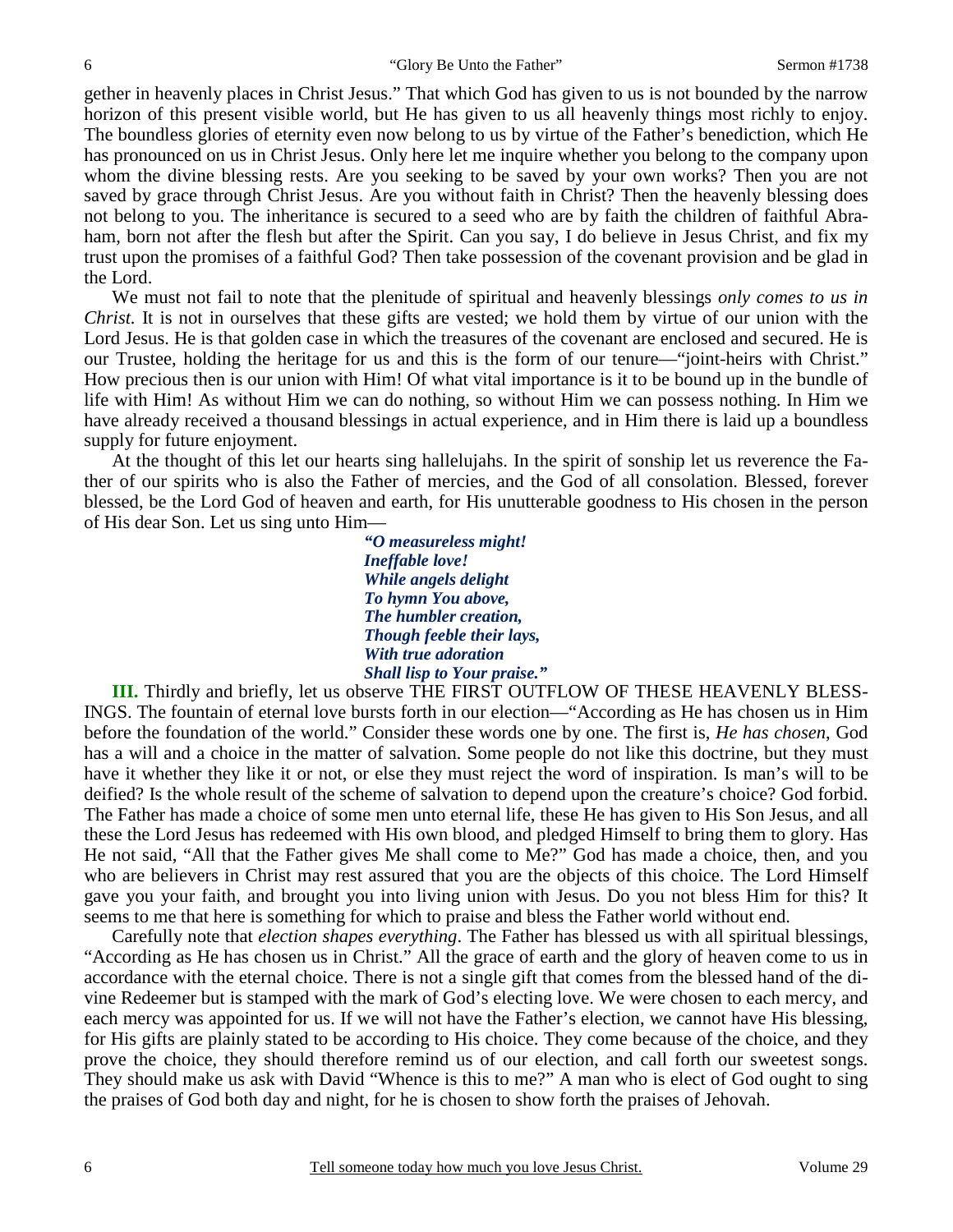The next words are, "He has chosen *us."* Herein is grace indeed. What could there be in us that the Lord should choose *us?* Some of us feel ourselves the most unworthy of the unworthy, and we can see no trace of a reason for our being chosen. So far from being choice men in our own esteem, we feel ourselves by nature to be the very reverse. But if God has chosen *us,* then let our hearts love Him, our lips extol Him, our hands serve Him, and our whole lives adore Him—

> *"Loved of my God, for Him again With love intense I burn! Chosen of You before time began, I choose You in return."*

Then we are told *He has chosen us in Christ Jesus*. He first chose Christ as the head and then looked through Christ upon us and chose us to be members of Christ's mystical body. We are none of us chosen apart from Jesus Christ, but we are chosen in Christ, loved in Christ, given to Christ, united to Christ, and accepted in Christ. This is a blessed way of being chosen, for none can separate us from Christ, and consequently till the Father changes His choice of Christ, He cannot and will not reverse His choice of His people. Until Christ ceases to be God's elect, the Father can never cast away those who are chosen in Christ Jesus.

 Moreover, we are told the time when this choice was made*—"Before the foundation of the world."* This is the earliest conceivable period. When this earth was fitted up for man we do know, for the Scriptures inform us, but how many ages elapsed before it was furnished for our race, we do not know. Yet long before that period the Father had chosen His people. The foundation of the world may mean its first creation, when it was spoken out of nothing, that must be ages of ages ago, but before that the Father chose us. Remember those words, "who has saved us, and called us with a holy calling, not according to our works, but according to His own purpose and grace, which was given us in Christ Jesus before the world began." Before sun and moon had been created, or any of the visible things were formed, God had set His heart upon His people in Christ and ordained them to eternal life in Him. God's love is no novelty. His choice is no sudden act. Blessed doctrine! I know of none which, if rightly considered, has a greater tendency to draw out the intense affection and reverent admiration of human hearts. Did the Lord of glory choose me from before the foundation of the world; then I choose Him with all my heart to be my Lord, my all. Did He love me from of old? Then, I will love Him with all my soul and strength, and pray that my heart may be enlarged to love Him more. This is mentioned here in order that you may bless the Father, let there now flow from your hearts a mighty stream of gratitude which shall cover your whole being and bear your lives along in the channel of obedience. Come, my heart, bless the Father at this moment and never cease from His praise while life and being last or immortality endures.

**IV.** Fourthly and lastly, our text reminds us of another cause for praise, namely, the DESIGNED RESULT OF ALL THIS BLESSING, "That we should be holy and without blame before Him in love." *It is God's eternal design that His people should be holy,* and He has pursued this purpose at infinite cost. This is the design of all the blessings which the Father has given us in Christ. All these favors are a call to us to be holy, and each one has a tendency to promote our sanctification. When you grow in grace, and faith, and hope, and joy, all that growth is towards holiness. Always think of that, and bless God for your graces by manifesting their influence in your conduct. Bless God for increased knowledge and deepened experience, for He has designed by these to sanctify you more fully to Himself. There is something practical in every gift that comes from the Father's hand, and you should pray to Him that you may by each one conquer sin, advance in virtue and perfect holiness in His fear. The ultimate end of election is the praise of the glory of divine grace, but the immediate and intermediate end is the personal sanctification of the chosen. We are chosen unto holiness.

 The Father chose us to Himself that we might be *without blame* before Him in love. He would have us blameless, so that no man can justly find fault with us, and harmless, so that our lives may injure none but bless all. Holiness is, however, more than this. We are called to be made whole by being healed of the disease of sin, and by having all our broken powers reunited into one harmonious whole. This restored nature is to be wholly consecrated to God, and thus to become holy before God. Oh that we may realize God's objective in election even at this time, and so make our calling and election sure! Let us mightily strive after this, and never rest till we have it.